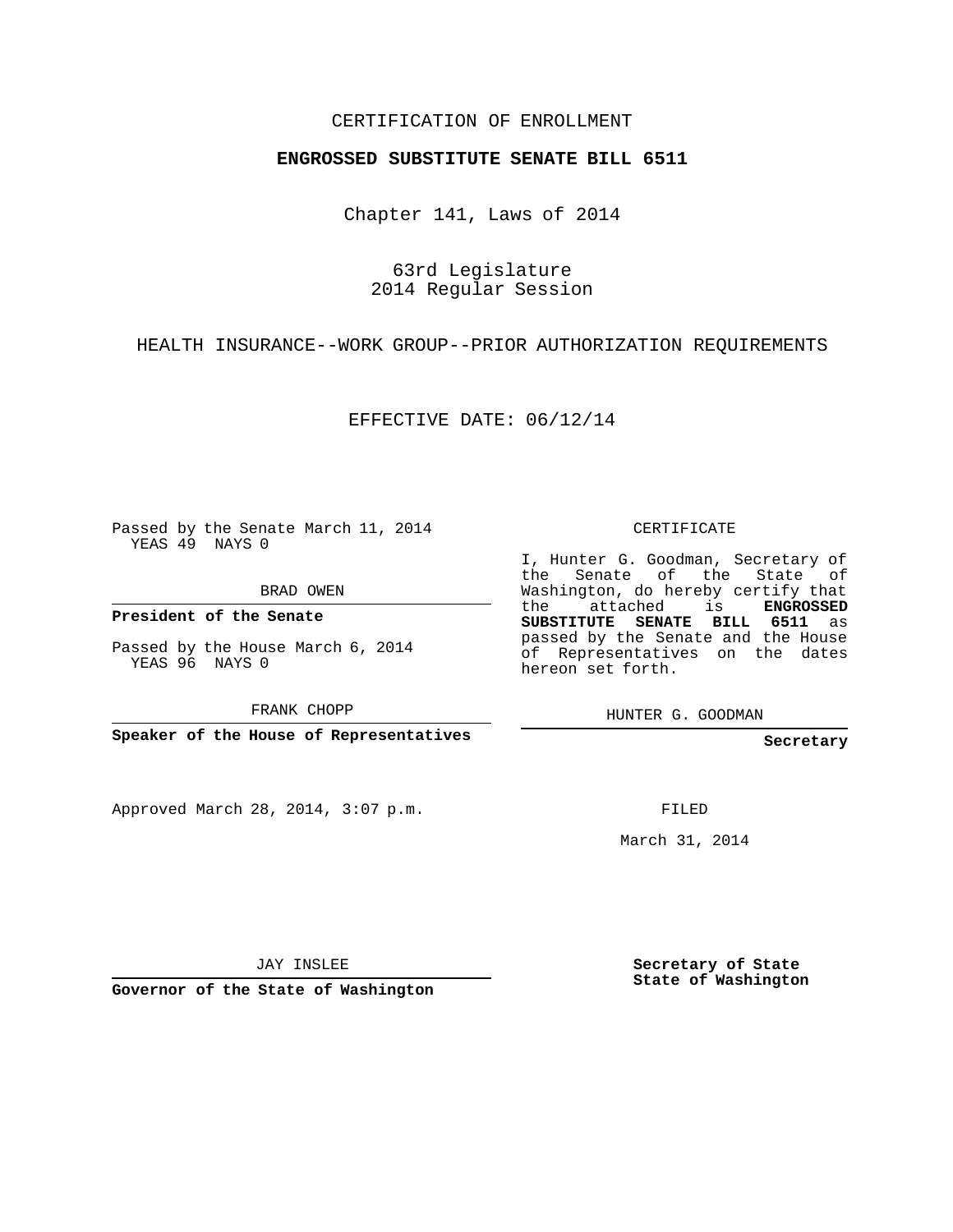## **ENGROSSED SUBSTITUTE SENATE BILL 6511** \_\_\_\_\_\_\_\_\_\_\_\_\_\_\_\_\_\_\_\_\_\_\_\_\_\_\_\_\_\_\_\_\_\_\_\_\_\_\_\_\_\_\_\_\_

\_\_\_\_\_\_\_\_\_\_\_\_\_\_\_\_\_\_\_\_\_\_\_\_\_\_\_\_\_\_\_\_\_\_\_\_\_\_\_\_\_\_\_\_\_

AS AMENDED BY THE HOUSE

Passed Legislature - 2014 Regular Session

**State of Washington 63rd Legislature 2014 Regular Session**

**By** Senate Health Care (originally sponsored by Senators Becker and King)

READ FIRST TIME 02/07/14.

1 AN ACT Relating to prior authorization of health care services; and adding a new section to chapter 48.165 RCW.

BE IT ENACTED BY THE LEGISLATURE OF THE STATE OF WASHINGTON:

 NEW SECTION. **Sec. 1.** A new section is added to chapter 48.165 RCW to read as follows:

 (1) The insurance commissioner must reauthorize the efforts with the lead organization established in RCW 48.165.030, and establish a new work group to develop recommendations for prior authorization requirements. The focus of the prior authorization efforts must include the full scope of health care services including pharmacy issues. The work group must submit recommendations to the commissioner by October 31, 2014.

 (2) The lead organization and work group established to review prior authorization requirements must consider the following areas in their efforts:

 (a) Requiring carriers and pharmacy benefit managers to provide a listing of prior authorization requirements electronically on a web site. The listing of requirements for any procedure, supply, or service requiring preauthorization must include criteria needed by the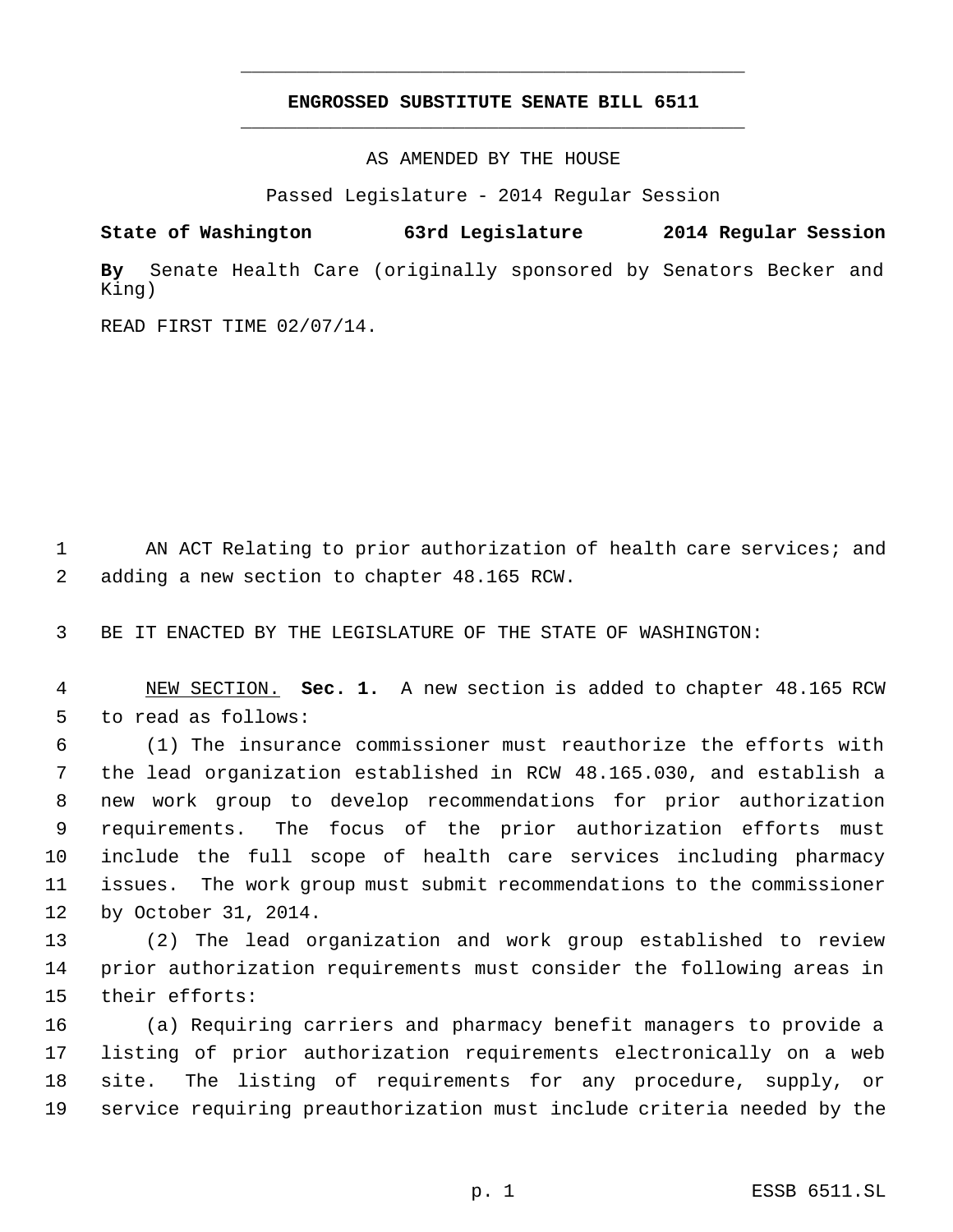carrier specific to that medical or procedural code, to allow a provider's office to submit all information needed on the initial request for prior authorization, along with instructions for submitting that information;

 (b) Requiring a carrier or pharmacy benefit manager to issue an acknowledgement of receipt or reference number for prior authorization within a specified time frame, such as two business days of receipt of 8 a prior authorization request from a provider;

 (c) Recommendations for the best practices for exchanging 10 information, including alternatives to fax requests;

 (d) Recommendations for the best practices if the acknowledgement has not been received by the provider or pharmacy benefit manager 13 within the specified time frame, such as two business days;

 (e) Recommendations if the carrier or pharmacy benefit manager fails to approve, deny, or respond to the request for authorization within the specified time frame and options for deeming approval;

(f) Recommendations to refine the time frames in current rule; and

 (g) Recommendations specific to pharmacy services, including communication between the pharmacy to the carrier or pharmacy benefit manager, communications between the carrier or pharmacy benefit manager with the providers' office, communication of the authorization number, posting of the criteria for pharmacy related prior authorization on a web site and other recommended alternatives; and options for prior authorizations involving urgent and emergent care with short-term prescription fill, such as a three-day supply, while the authorization is obtained.

 (3) In preparing the recommendations, the work group must consider the opportunities to align with national mandates and regulatory guidance in the health insurance portability and accountability act and the patient protection and affordable care act, and use information technologies and electronic health records to increase efficiencies in health care and reengineer and automate age-old practices to improve business functions and ensure timely access to care for patients.

 (4) The commissioner shall adopt rules implementing the recommendations of the work group. The rules adopted under this subsection may only implement, and may not expand or limit, the